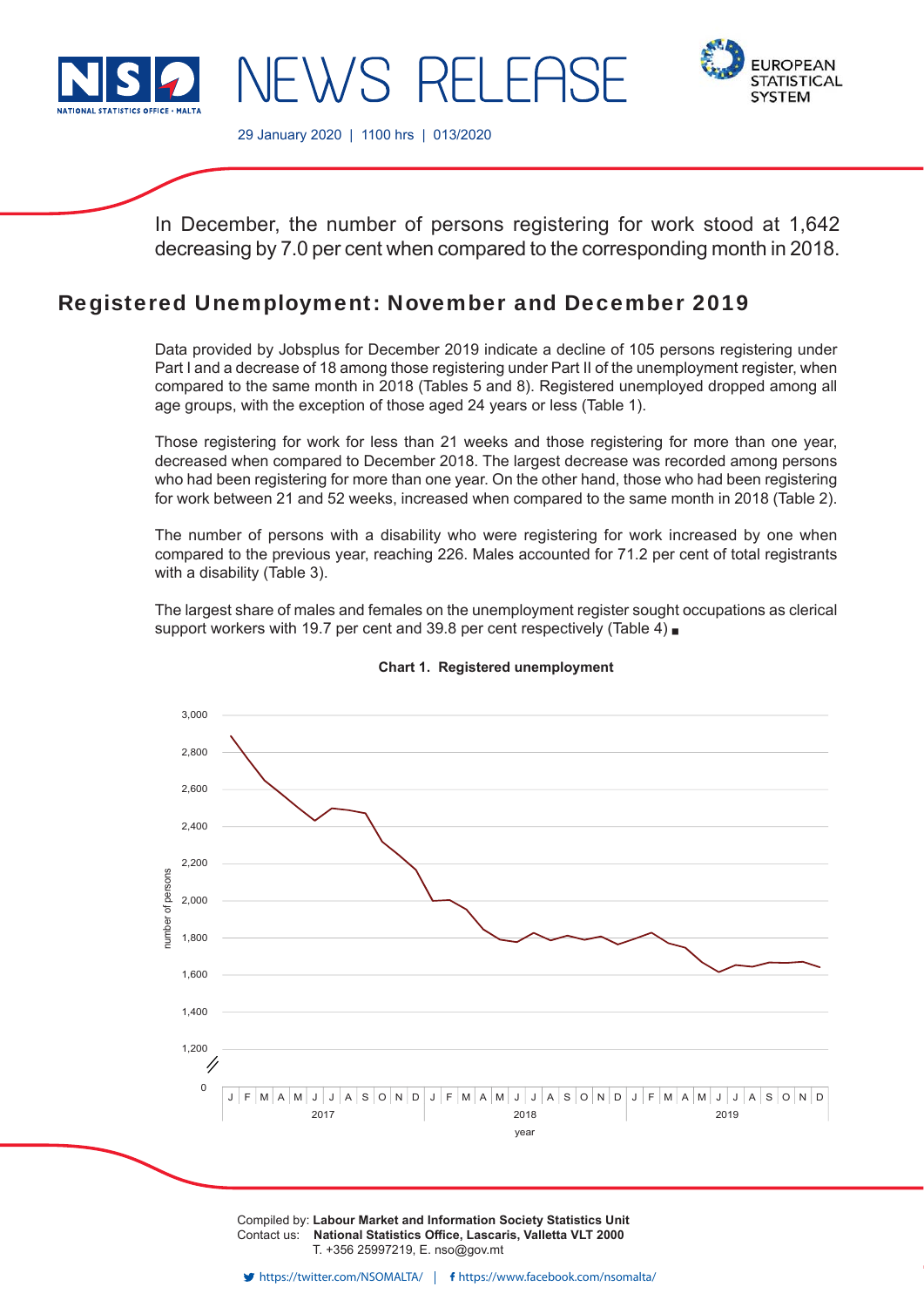| Age group    |              | Annual average 2018 |              |              | Annual average 2019 |              |              | November 2018  |              |              | November 2019  |              |              | December 2018  |              |              | December 2019  |              |
|--------------|--------------|---------------------|--------------|--------------|---------------------|--------------|--------------|----------------|--------------|--------------|----------------|--------------|--------------|----------------|--------------|--------------|----------------|--------------|
| and sex      | <b>Malta</b> | Gozo                | <b>Total</b> | <b>Malta</b> | Gozo                | <b>Total</b> | <b>Malta</b> | Gozo           | <b>Total</b> | <b>Malta</b> | Gozo           | <b>Total</b> | <b>Malta</b> | Gozo           | <b>Total</b> | <b>Malta</b> | Gozo           | <b>Total</b> |
| Under 20     | 75           | 8                   | 83           | 81           | 5                   | 86           | 80           | 8              | 88           | 95           | 6              | 101          | 73           | $\overline{7}$ | 80           | 80           | $\overline{7}$ | 87           |
| Males        | 46           | 6                   | 52           | 53           | 2                   | 55           | 48           | $\overline{4}$ | 52           | 65           | 3              | 68           | 47           | $\overline{2}$ | 49           | 53           | $\overline{4}$ | 57           |
| Females      | 29           | $\overline{2}$      | 31           | 28           | 3                   | 31           | 32           | $\overline{4}$ | 36           | 30           | $\mathbf{3}$   | 33           | 26           | 5              | 31           | 27           | 3              | $30\,$       |
| $20 - 24$    | 99           | 15                  | 114          | 100          | 15                  | 115          | 108          | 21             | 129          | 118          | 24             | 142          | 98           | 20             | 118          | 109          | 23             | 132          |
| Males        | 64           | 9                   | 73           | 67           | 11                  | 78           | 64           | 13             | 77           | 77           | 20             | 97           | 62           | 13             | 75           | 74           | 20             | 94           |
| Females      | 35           | 6                   | 41           | 33           | $\overline{4}$      | 37           | 44           | 8              | 52           | 41           | $\overline{4}$ | 45           | 36           | $\overline{7}$ | 43           | 35           | 3              | 38           |
| 25-29        | 115          | 8                   | 123          | 101          | 10                  | 111          | 113          | 9              | 122          | 97           | $\overline{7}$ | 104          | 110          | 10             | 120          | 98           | 9              | 107          |
| Males        | 75           | 3                   | 78           | 66           | 6                   | 72           | 64           | 3              | 67           | 63           | 6              | 69           | 70           | 3              | 73           | 69           | 8              | 77           |
| Females      | 40           | 5                   | 45           | 35           | $\overline{4}$      | 39           | 49           | $6\,$          | 55           | 34           | $\mathbf{1}$   | 35           | 40           | $\overline{7}$ | 47           | 29           | $\mathbf{1}$   | 30           |
| 30-44        | 495          | 59                  | 554          | 471          | 51                  | 522          | 479          | 64             | 543          | 458          | 49             | 507          | 470          | 58             | 528          | 437          | 50             | 487          |
| Males        | 369          | 39                  | 408          | 350          | 35                  | 385          | 354          | 41             | 395          | 335          | 36             | 371          | 354          | 39             | 393          | 317          | 35             | 352          |
| Females      | 126          | 20                  | 146          | 121          | 16                  | 137          | 125          | 23             | 148          | 123          | 13             | 136          | 116          | 19             | 135          | 120          | 15             | 135          |
| 45 and over  | 877          | 96                  | 973          | 780          | 86                  | 866          | 826          | 100            | 926          | 744          | 74             | 818          | 816          | 103            | 919          | 752          | 77             | 829          |
| Males        | 628          | 58                  | 686          | 547          | 50                  | 597          | 575          | 63             | 638          | 521          | 44             | 565          | 574          | 63             | 637          | 533          | 46             | 579          |
| Females      | 249          | 38                  | 287          | 233          | 36                  | 269          | 251          | 37             | 288          | 223          | 30             | 253          | 242          | 40             | 282          | 219          | 31             | 250          |
|              |              |                     |              |              |                     |              |              |                |              |              |                |              |              |                |              |              |                |              |
| <b>Total</b> | 1,661        | 186                 | 1,847        | 1,533        | 167                 | 1,700        | 1,606        | 202            | 1,808        | 1,512        | 160            | 1,672        | 1,567        | 198            | 1,765        | 1,476        | 166            | 1,642        |
| Males        | 1,182        | 115                 | 1,297        | 1,083        | 104                 | 1,187        | 1,105        | 124            | 1,229        | 1.061        | 109            | 1,170        | 1,107        | 120            | 1,227        | 1.046        | 113            | 1,159        |
| Females      | 479          | 71                  | 550          | 450          | 63                  | 513          | 501          | 78             | 579          | 451          | 51             | 502          | 460          | 78             | 538          | 430          | 53             | 483          |

Table 1. Persons registering for work under Part I and Part II of the unemployment register by region, age group and sex

 $\sim$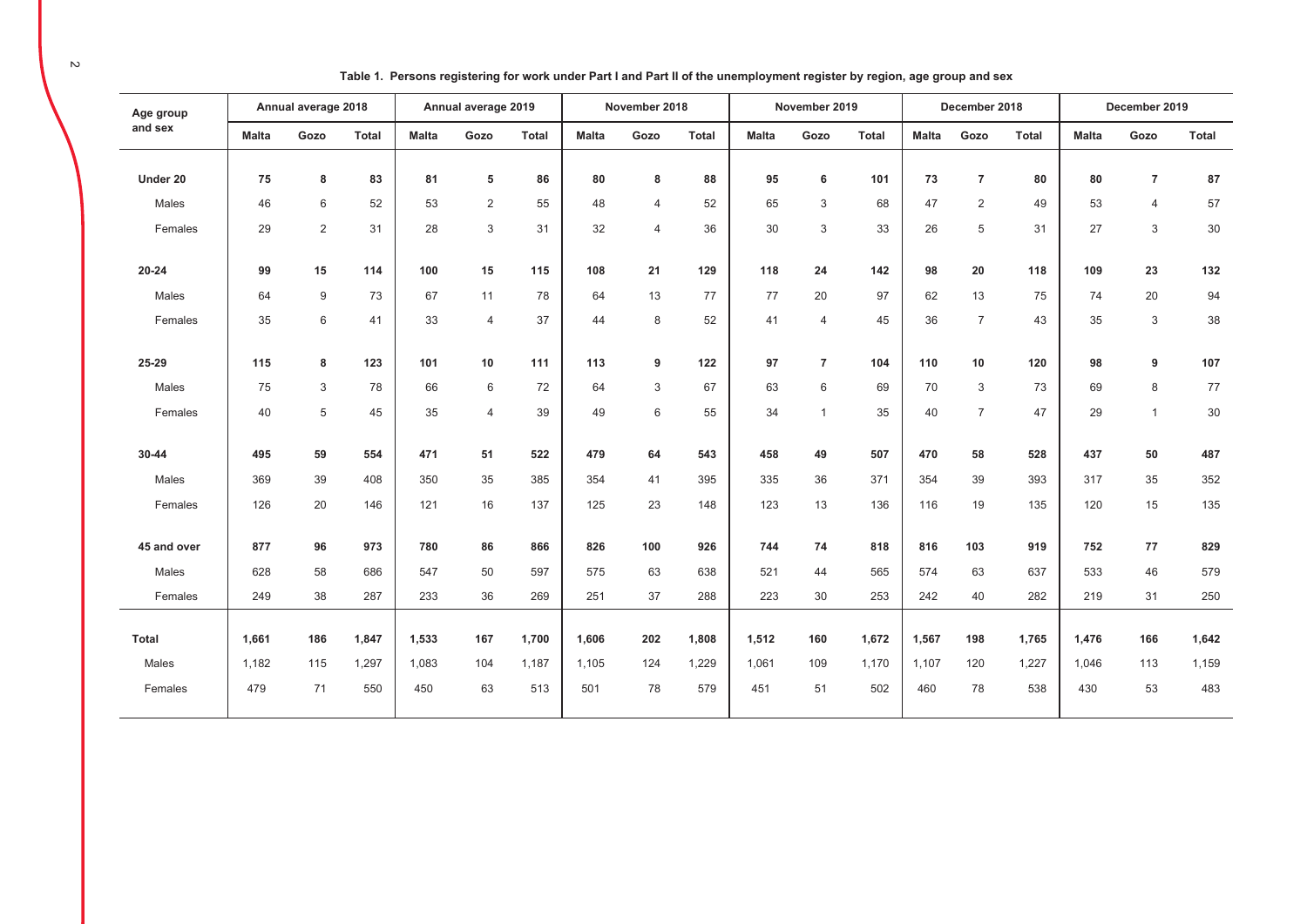| <b>Duration of</b>      | Annual average |       | <b>November</b> |       | <b>December</b> |       |
|-------------------------|----------------|-------|-----------------|-------|-----------------|-------|
| registration<br>and sex | 2018           | 2019  | 2018            | 2019  | 2018            | 2019  |
| Under 21 weeks          | 709            | 698   | 753             | 768   | 723             | 721   |
| <b>Males</b>            | 473            | 467   | 479             | 524   | 480             | 496   |
| Females                 | 236            | 231   | 274             | 244   | 243             | 225   |
| 21 to 52 weeks          | 265            | 262   | 254             | 231   | 249             | 261   |
| <b>Males</b>            | 189            | 192   | 179             | 162   | 186             | 184   |
| Females                 | 76             | 70    | 75              | 69    | 63              | 77    |
| Over 1 year             | 873            | 740   | 801             | 673   | 793             | 660   |
| <b>Males</b>            | 635            | 528   | 571             | 484   | 561             | 479   |
| Females                 | 238            | 212   | 230             | 189   | 232             | 181   |
|                         |                |       |                 |       |                 |       |
| <b>Total</b>            | 1,847          | 1,700 | 1,808           | 1,672 | 1,765           | 1,642 |
| Males                   | 1,297          | 1,187 | 1,229           | 1,170 | 1,227           | 1,159 |
| Females                 | 550            | 513   | 579             | 502   | 538             | 483   |

Table 2. Persons registering for work under Part I and Part II of the unemployment register<br>by duration of registration and sex

Table 3. Persons with a disability registering for work under Part I and Part II of the unemployment register by type of registration and sex

|                                     |     |               | Annual average |               |                |       | November       |               |                          |               | December       |               |
|-------------------------------------|-----|---------------|----------------|---------------|----------------|-------|----------------|---------------|--------------------------|---------------|----------------|---------------|
| <b>Registration type</b><br>and sex |     | 2018          |                | 2019          |                | 2018  |                | 2019          |                          | 2018          |                | 2019          |
|                                     | No. | $\frac{0}{0}$ | No.            | $\frac{0}{0}$ | No.            | $\%$  | No.            | $\frac{0}{0}$ | No.                      | $\frac{0}{0}$ | No.            | $\frac{0}{0}$ |
| Total (Part I)                      | 253 | 100.0         | 212            | 100.0         | 222            | 100.0 | 223            | 100.0         | 220                      | 100.0         | 218            | 100.0         |
| Males                               | 188 | 74.3          | 147            | 69.3          | 161            | 72.5  | 156            | 70.0          | 157                      | 71.4          | 154            | 70.6          |
| Females                             | 65  | 25.7          | 65             | 30.7          | 61             | 27.5  | 67             | 30.0          | 63                       | 28.6          | 64             | 29.4          |
| Total (Part II)                     | 10  | 100.0         | 9              | 100.0         | 7              | 100.0 | 9              | 100.0         | 5                        | 100.0         | 8              | 100.0         |
| Males                               | 7   | 70.0          | $\overline{7}$ | 77.8          | 5              | 71.4  | $\overline{7}$ | 77.8          | 5                        | 100.0         | $\overline{7}$ | 87.5          |
| Females                             | 3   | 30.0          | $\overline{2}$ | 22.2          | $\overline{2}$ | 28.6  | $\overline{2}$ | 22.2          | $\overline{\phantom{a}}$ | ٠             | 1              | 12.5          |
| Total (Parts I and II)              | 263 | 100.0         | 221            | 100.0         | 229            | 100.0 | 232            | 100.0         | 225                      | 100.0         | 226            | 100.0         |
| <b>Males</b>                        | 195 | 74.1          | 154            | 69.7          | 166            | 72.5  | 163            | 70.3          | 162                      | 72.0          | 161            | 71.2          |
| Females                             | 68  | 25.9          | 67             | 30.3          | 63             | 27.5  | 69             | 29.7          | 63                       | 28.0          | 65             | 28.8          |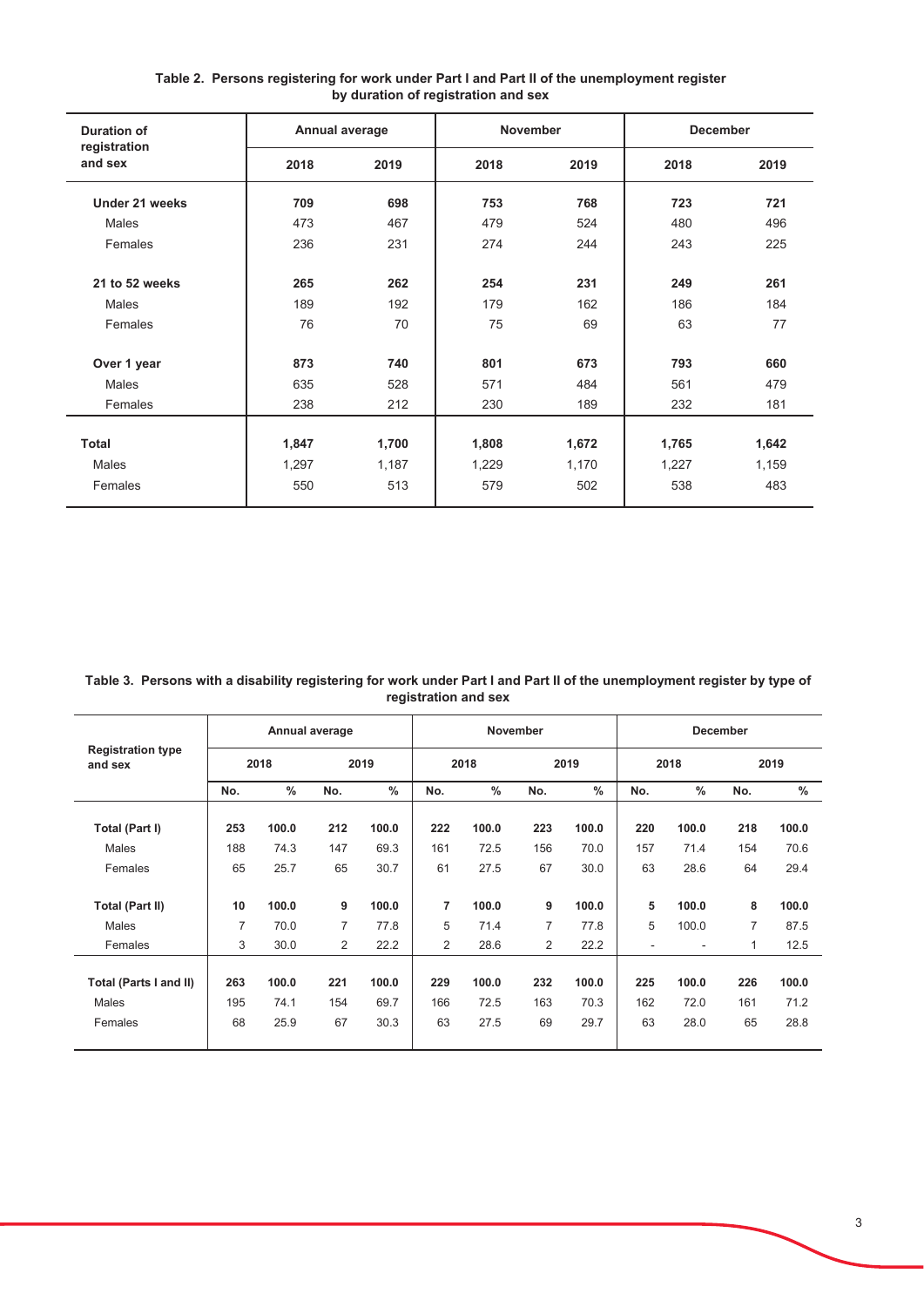Table 4. Persons registering for work under Part I and Part II of the unemployment register by sex and main type of occupation sought

|                                                    |              |       | Annual average 2018 |       |       |       |              |       | November 2018 |       |              |       |              |               | December 2018 |       |       |               |
|----------------------------------------------------|--------------|-------|---------------------|-------|-------|-------|--------------|-------|---------------|-------|--------------|-------|--------------|---------------|---------------|-------|-------|---------------|
| Occupation (ISCO 08)                               | <b>Males</b> |       | Females             |       | Total |       | <b>Males</b> |       | Females       |       | <b>Total</b> |       | <b>Males</b> |               | Females       |       | Total |               |
|                                                    | No.          | %     | No.                 | %     | No.   | $\%$  | No.          | %     | No.           | %     | No.          | %     | No.          | $\frac{0}{0}$ | No.           | $\%$  | No.   | $\frac{9}{6}$ |
| Managers                                           | 73           | 5.6   | 26                  | 4.7   | 99    | 5.4   | 66           | 5.4   | 28            | 4.8   | 94           | 5.2   | 69           | 5.6           | 23            | 4.3   | 92    | 5.2           |
| Professionals                                      | 157          | 12.1  | 46                  | 8.4   | 203   | 11.0  | 145          | 11.8  | 45            | 7.8   | 190          | 10.5  | 147          | 12.0          | 46            | 8.6   | 193   | 10.9          |
| Technicians and associate professionals            | 167          | 12.9  | 102                 | 18.5  | 269   | 14.6  | 149          | 12.1  | 109           | 18.8  | 258          | 14.3  | 157          | 12.8          | 94            | 17.5  | 251   | 14.2          |
| Clerical support workers                           | 243          | 18.7  | 214                 | 38.9  | 457   | 24.7  | 226          | 18.4  | 232           | 40.1  | 458          | 25.3  | 211          | 17.2          | 214           | 39.8  | 425   | 24.1          |
| Service workers and sales workers                  | 182          | 14.0  | 103                 | 18.7  | 285   | 15.4  | 173          | 14.1  | 105           | 18.1  | 278          | 15.4  | 176          | 14.3          | 101           | 18.8  | 277   | 15.7          |
| Skilled agricultural, fishery and forestry workers | 57           | 4.4   |                     | 0.2   | 58    | 3.1   | 49           | 4.0   |               | 0.2   | 50           | 2.8   | 52           | 4.2           |               | 0.2   | 53    | 3.0           |
| Craft and related trades workers                   | 174          | 13.4  |                     | 1.3   | 181   | 9.8   | 179          | 14.6  |               | 1.2   | 186          | 10.3  | 180          | 14.7          | 6             | 1.1   | 186   | 10.5          |
| Plant and machine operators and assemblers         | 100          | 7.7   | 27                  | 4.9   | 127   | 6.9   | 97           | 7.9   | 26            | 4.5   | 123          | 6.8   | 94           | 7.7           | 29            | 5.4   | 123   | 7.0           |
| Elementary occupations                             | 144          | 11.1  | 24                  | 4.4   | 168   | 9.1   | 145          | 11.8  | 26            | 4.5   | 171          | 9.5   | 141          | 11.5          | 24            | 4.5   | 165   | 9.3           |
| Total                                              | 1.297        | 100.0 | 550                 | 100.0 | 1,847 | 100.0 | 1.229        | 100.0 | 579           | 100.0 | 1,808        | 100.0 | 1,227        | 100.0         | 538           | 100.0 | 1,765 | 100.0         |

|                                                    |              |       | Annual average 2019 |               |       |       |              |       | November 2019 |       |       |               |              |       | December 2019 |               |       |       |
|----------------------------------------------------|--------------|-------|---------------------|---------------|-------|-------|--------------|-------|---------------|-------|-------|---------------|--------------|-------|---------------|---------------|-------|-------|
| Occupation (ISCO 08)                               | <b>Males</b> |       | <b>Females</b>      |               | Total |       | <b>Males</b> |       | Females       |       | Total |               | <b>Males</b> |       | Females       |               | Total |       |
|                                                    | No.          | $\%$  | No.                 | $\frac{0}{0}$ | No.   | $\%$  | No.          | $\%$  | No.           | %     | No.   | $\frac{0}{2}$ | No.          | $\%$  | No.           | $\frac{0}{0}$ | No.   | $\%$  |
| Managers                                           | 69           | 5.8   | 26                  | 5.1           | 95    | 5.6   | 65           | 5.6   | 26            | 5.2   | 91    | 5.4           | 69           | 6.0   | 25            | 5.2           | 94    | 5.7   |
| Professionals                                      | 130          | 11.0  | 40                  | 7.8           | 170   | 10.0  | 126          | 10.8  | 38            | 7.6   | 164   | 9.8           | 122          | 10.5  | 33            | 6.8           | 155   | 9.4   |
| Technicians and associate professionals            | 151          | 12.7  | 88                  | 17.2          | 239   | 14.1  | 136          | 11.6  | 81            | 16.1  | 217   | 13.0          | 143          | 12.3  | 78            | 16.1          | 221   | 13.5  |
| Clerical support workers                           | 221          | 18.6  | 200                 | 39.0          | 421   | 24.8  | 234          | 20.0  | 194           | 38.6  | 428   | 25.6          | 228          | 19.7  | 192           | 39.8          | 420   | 25.6  |
| Service workers and sales workers                  | 169          | 14.2  | 102                 | 19.9          | 271   | 15.9  | 165          | 14.1  | 103           | 20.5  | 268   | 16.0          | 165          | 14.2  | 96            | 19.9          | 261   | 15.9  |
| Skilled agricultural, fishery and forestry workers | 46           | 3.9   | 2                   | 0.4           | 48    | 2.8   | 42           | 3.6   |               | 0.2   | 43    | 2.6           | 41           | 3.5   |               | 0.2           | 42    | 2.6   |
| Craft and related trades workers                   | 171          | 14.4  | 6                   | 1.2           | 177   | 10.4  | 168          | 14.4  | 8             | 1.6   | 176   | 10.5          | 156          | 13.5  | 8             | 1.7           | 164   | 10.0  |
| Plant and machine operators and assemblers         | 95           | 8.0   | 29                  | 5.7           | 124   | 7.3   | 104          | 8.9   | 28            | 5.6   | 132   | 7.9           | 106          | 9.1   | 29            | 6.0           | 135   | 8.2   |
| Elementary occupations                             | 135          | 11.4  | 20                  | 3.9           | 155   | 9.1   | 130          | 11.1  | 23            | 4.6   | 153   | 9.2           | 129          | 11.1  | 21            | 4.3           | 150   | 9.1   |
| Total                                              | 1,187        | 100.0 | 513                 | 100.0         | 1,700 | 100.0 | 1.170        | 100.0 | 502           | 100.0 | 1.672 | 100.0         | 1.159        | 100.0 | 483           | 100.0         | 1,642 | 100.0 |

Note: Percentage totals may not add up due to rounding.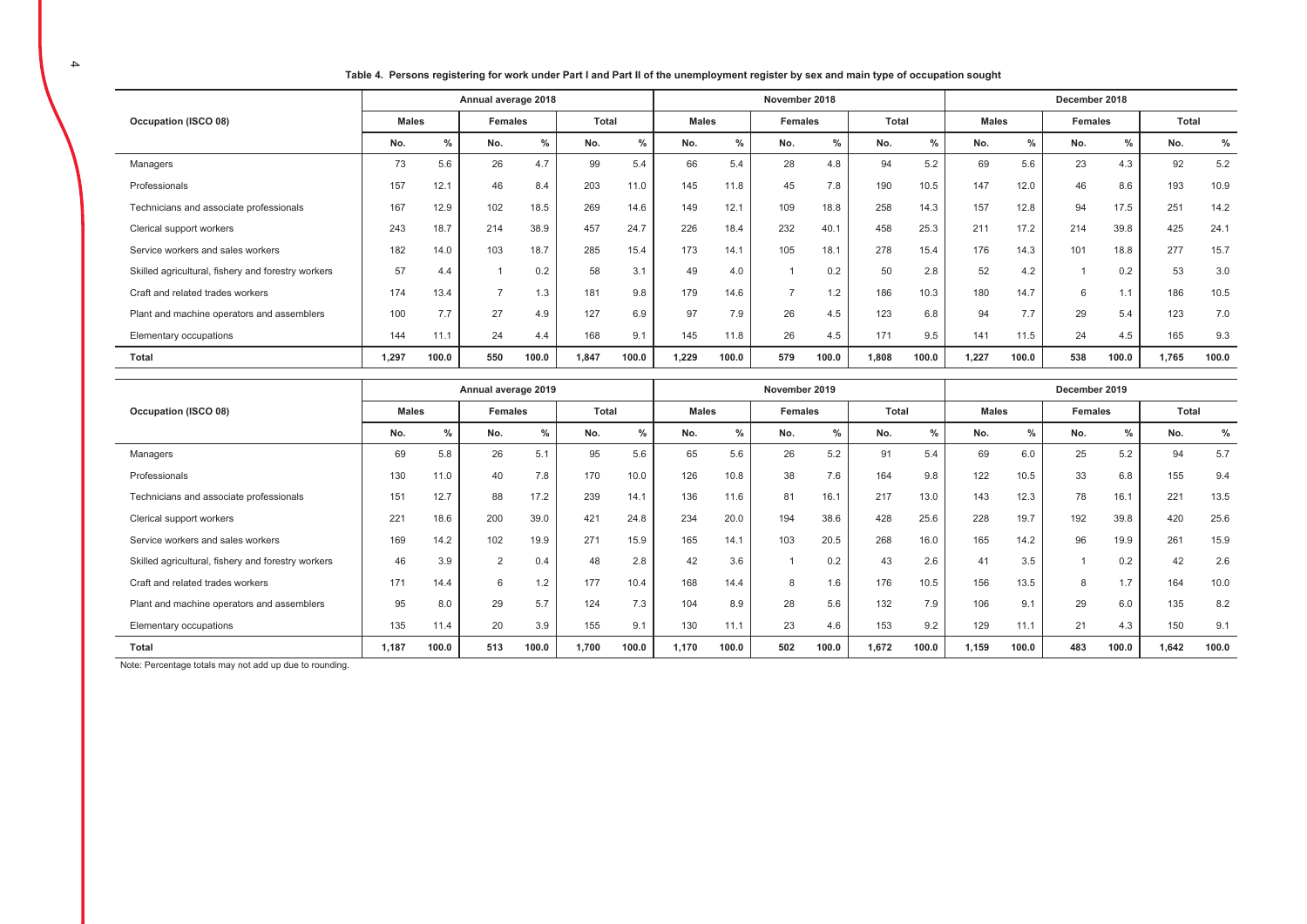| Age group    |              | Annual average 2018 |       |              | Annual average 2019 |       |              | November 2018  |              |              | November 2019  |       |              | December 2018  |       |              | December 2019  |       |
|--------------|--------------|---------------------|-------|--------------|---------------------|-------|--------------|----------------|--------------|--------------|----------------|-------|--------------|----------------|-------|--------------|----------------|-------|
| and sex      | <b>Malta</b> | Gozo                | Total | <b>Malta</b> | Gozo                | Total | <b>Malta</b> | Gozo           | <b>Total</b> | <b>Malta</b> | Gozo           | Total | <b>Malta</b> | Gozo           | Total | <b>Malta</b> | Gozo           | Total |
| Under 20     | 65           | $\overline{7}$      | 72    | 71           | 5                   | 76    | 70           | $\overline{7}$ | 77           | 85           | 6              | 91    | 59           | $\overline{7}$ | 66    | 73           | $\overline{7}$ | 80    |
| Males        | 40           | 5                   | 45    | 47           | $\overline{2}$      | 49    | 44           | 3              | 47           | 58           | 3              | 61    | 41           | $\overline{2}$ | 43    | 48           | $\overline{4}$ | 52    |
| Females      | 25           | 2                   | 27    | 24           | 3                   | 27    | 26           | $\overline{4}$ | 30           | 27           | 3              | 30    | 18           | 5              | 23    | 25           | 3              | 28    |
|              |              |                     |       |              |                     |       |              |                |              |              |                |       |              |                |       |              |                |       |
| $20 - 24$    | 82           | 14                  | 96    | 83           | 12                  | 95    | 88           | 18             | 106          | 101          | 18             | 119   | 82           | 17             | 99    | 96           | 18             | 114   |
| Males        | 52           | 9                   | 61    | 56           | 9                   | 65    | 49           | 12             | 61           | 65           | 16             | 81    | 50           | 12             | 62    | 64           | 17             | 81    |
| Females      | 30           | 5                   | 35    | 27           | 3                   | 30    | 39           | 6              | 45           | 36           | 2              | 38    | 32           | 5              | 37    | 32           | $\mathbf{1}$   | 33    |
| 25-29        | 95           | 6                   | 101   | 86           | 9                   | 95    | 96           | 9              | 105          | 80           | 6              | 86    | 98           | 9              | 107   | 83           | 8              | 91    |
|              |              |                     |       |              |                     |       |              |                |              |              |                |       |              |                |       |              |                |       |
| Males        | 61           | 2                   | 63    | 55           | 6                   | 61    | 53           | 3              | 56           | 51           | $\overline{5}$ | 56    | 61           | 3              | 64    | 56           | $\overline{7}$ | 63    |
| Females      | 34           | $\overline{4}$      | 38    | 31           | 3                   | 34    | 43           | 6              | 49           | 29           | $\mathbf{1}$   | 30    | 37           | 6              | 43    | 27           | $\mathbf{1}$   | 28    |
| 30-44        | 440          | 54                  | 494   | 416          | 47                  | 463   | 414          | 53             | 467          | 402          | 45             | 447   | 414          | 51             | 465   | 389          | 48             | 437   |
| Males        | 326          | 36                  | 362   | 309          | 32                  | 341   | 302          | 34             | 336          | 297          | 32             | 329   | 310          | 34             | 344   | 283          | 34             | 317   |
| Females      | 114          | 18                  | 132   | 107          | 15                  | 122   | 112          | 19             | 131          | 105          | 13             | 118   | 104          | 17             | 121   | 106          | 14             | 120   |
|              |              |                     |       |              |                     |       |              |                |              |              |                |       |              |                |       |              |                |       |
| 45 and over  | 831          | 91                  | 922   | 729          | 84                  | 813   | 778          | 95             | 873          | 698          | 74             | 772   | 767          | 97             | 864   | 700          | 74             | 774   |
| Males        | 594          | 55                  | 649   | 510          | 49                  | 559   | 546          | 60             | 606          | 482          | 44             | 526   | 541          | 60             | 601   | 490          | 45             | 535   |
| Females      | 237          | 36                  | 273   | 219          | 35                  | 254   | 232          | 35             | 267          | 216          | 30             | 246   | 226          | 37             | 263   | 210          | 29             | 239   |
| <b>Total</b> | 1,513        | 172                 | 1,685 | 1,385        | 157                 | 1,542 | 1,446        | 182            | 1,628        | 1,366        | 149            | 1,515 | 1,420        | 181            | 1,601 | 1,341        | 155            | 1,496 |
| Males        | 1,073        | 107                 | 1,180 | 977          | 98                  | 1,075 | 994          | 112            | 1,106        | 953          | 100            | 1,053 | 1,003        | 111            | 1,114 | 941          | 107            | 1,048 |
| Females      | 440          | 65                  | 505   | 408          | 59                  | 467   | 452          | 70             | 522          | 413          | 49             | 462   | 417          | 70             | 487   | 400          | 48             | 448   |
|              |              |                     |       |              |                     |       |              |                |              |              |                |       |              |                |       |              |                |       |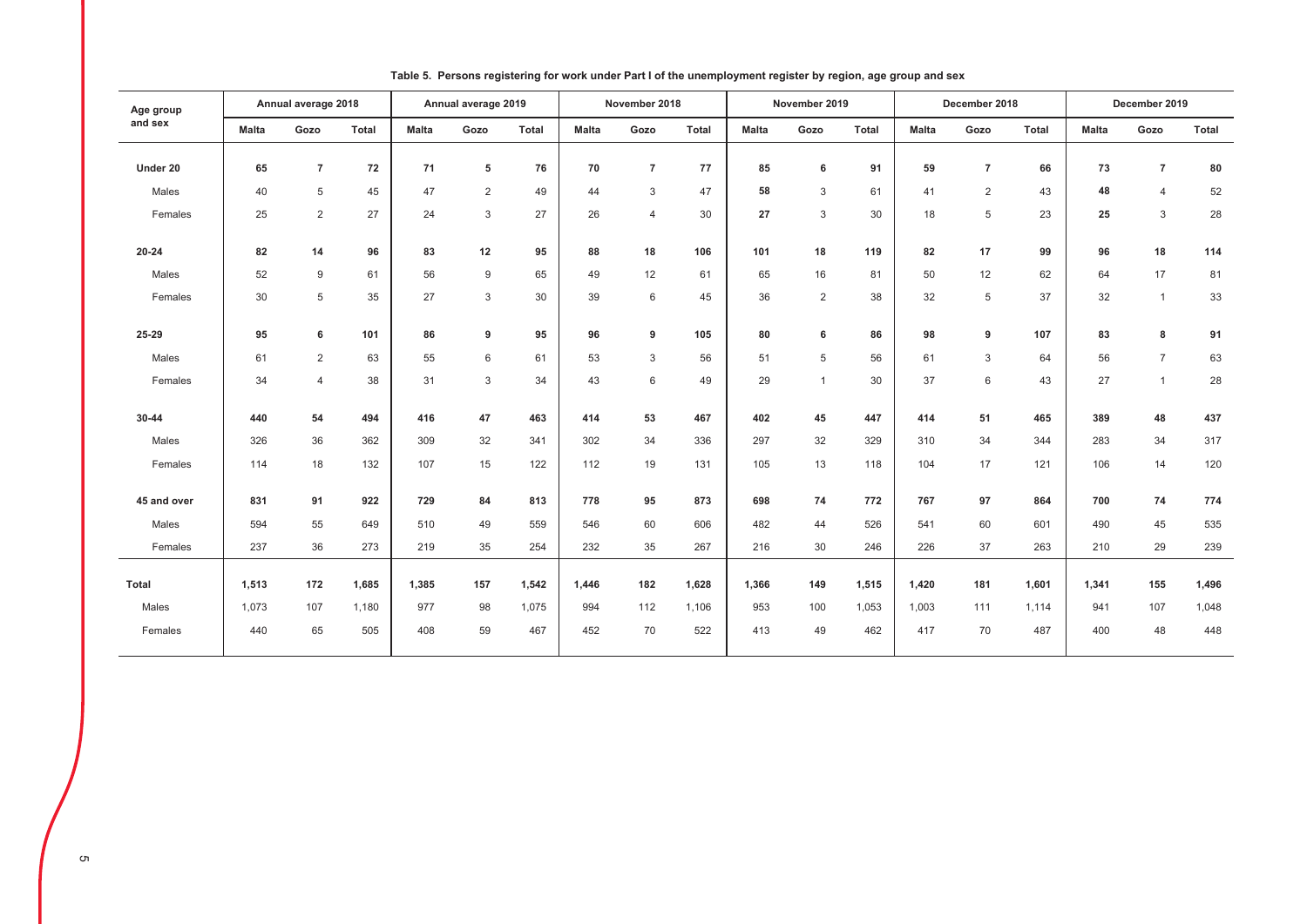| <b>Duration of</b>      | Annual average |       | <b>November</b> |       | <b>December</b> |       |
|-------------------------|----------------|-------|-----------------|-------|-----------------|-------|
| registration<br>and sex | 2018           | 2019  | 2018            | 2019  | 2018            | 2019  |
|                         |                |       |                 |       |                 |       |
| Under 21 weeks          | 554            | 550   | 582             | 618   | 566             | 587   |
| Males                   | 361            | 363   | 363             | 412   | 373             | 395   |
| Females                 | 193            | 187   | 219             | 206   | 193             | 192   |
| 21 to 52 weeks          | 258            | 252   | 245             | 224   | 242             | 249   |
|                         |                |       |                 |       |                 |       |
| Males                   | 184            | 184   | 172             | 157   | 180             | 174   |
| Females                 | 74             | 68    | 73              | 67    | 62              | 75    |
| Over 1 year             | 873            | 740   | 801             | 673   | 793             | 660   |
| Males                   | 635            | 528   | 571             | 484   | 561             | 479   |
| Females                 | 238            | 212   | 230             | 189   | 232             | 181   |
|                         |                |       |                 |       |                 |       |
| <b>Total</b>            | 1,685          | 1,542 | 1,628           | 1,515 | 1,601           | 1,496 |
| Males                   | 1,180          | 1,075 | 1,106           | 1,053 | 1,114           | 1,048 |
| Females                 | 505            | 467   | 522             | 462   | 487             | 448   |
|                         |                |       |                 |       |                 |       |

Table 6. Persons registering for work under Part I of the unemployment register by duration of registration and sex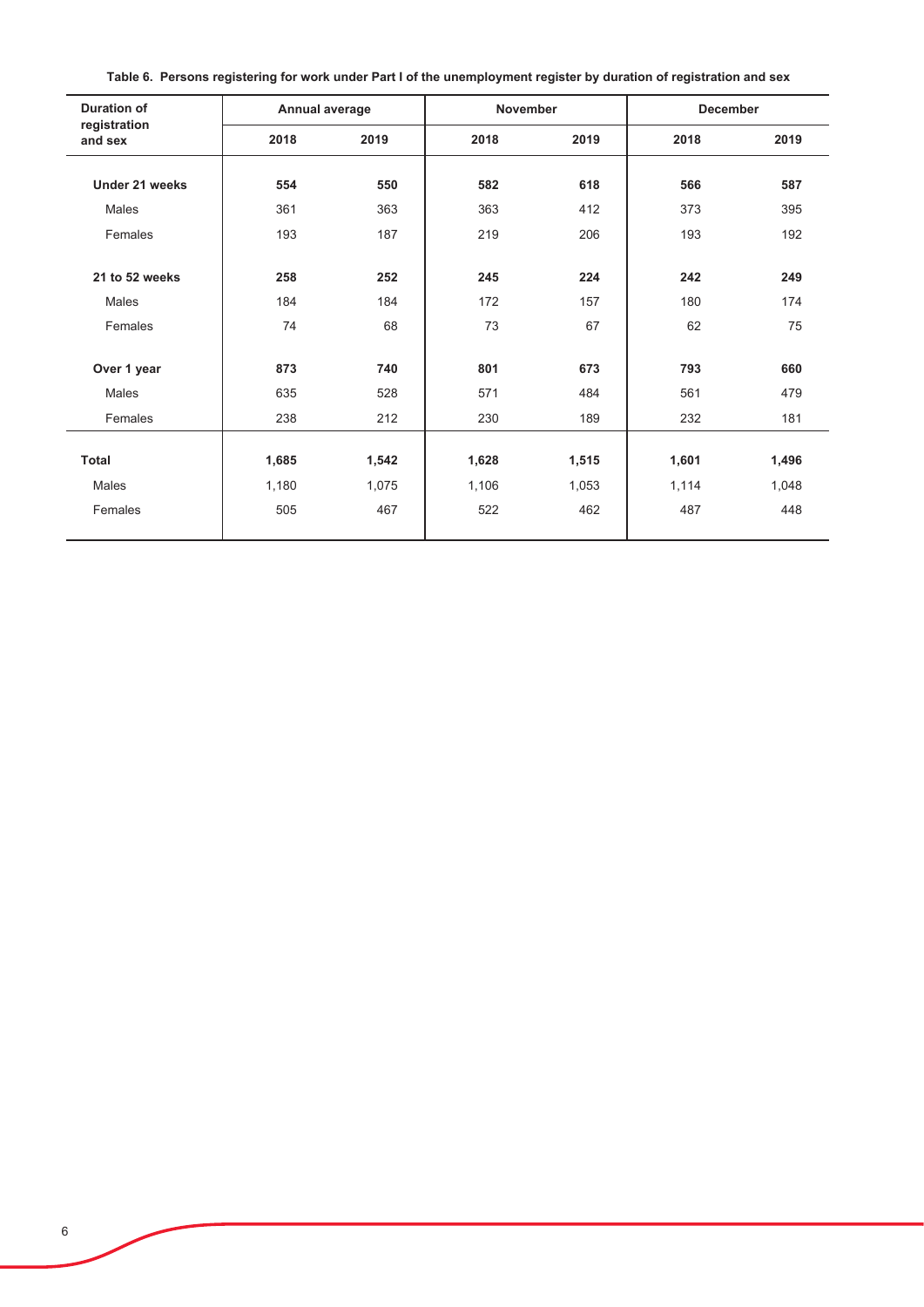|                                                    |              |               | Annual average 2018 |       |       |               |              |               | November 2018 |       |       |       |              |               | December 2018 |               |       |       |
|----------------------------------------------------|--------------|---------------|---------------------|-------|-------|---------------|--------------|---------------|---------------|-------|-------|-------|--------------|---------------|---------------|---------------|-------|-------|
| Occupation (ISCO 08)                               | <b>Males</b> |               | Females             |       | Total |               | <b>Males</b> |               | Females       |       | Total |       | <b>Males</b> |               | Females       |               | Total |       |
|                                                    | No.          | $\frac{0}{2}$ | No.                 | $\%$  | No.   | $\frac{0}{2}$ | No.          | $\frac{0}{2}$ | No.           | $\%$  | No.   | $\%$  | No.          | $\frac{0}{0}$ | No.           | $\frac{0}{0}$ | No.   | $\%$  |
| Managers                                           | 67           | 5.7           | 24                  | 4.8   | 91    | 5.4           | 60           | 5.4           | 24            | 4.6   | 84    | 5.2   | 62           | 5.6           | 20            | 4.1           | 82    | 5.1   |
| Professionals                                      | 146          | 12.4          | 43                  | 8.5   | 189   | 11.2          | 139          | 12.6          | 44            | 8.4   | 183   | 11.2  | 143          | 12.8          | 44            | 9.0           | 187   | 11.7  |
| Technicians and associate professionals            | 148          | 12.5          | 92                  | 18.2  | 240   | 14.2          | 129          | 11.7          | 96            | 18.4  | 225   | 13.8  | 140          | 12.6          | 85            | 17.5          | 225   | 14.1  |
| Clerical support workers                           | 220          | 18.6          | 195                 | 38.6  | 415   | 24.6          | 204          | 18.4          | 210           | 40.2  | 414   | 25.4  | 193          | 17.3          | 190           | 39.0          | 383   | 23.9  |
| Service workers and sales workers                  | 163          | 13.8          | 94                  | 18.6  | 257   | 15.3          | 156          | 14.1          | 91            | 17.4  | 247   | 15.2  | 161          | 14.5          | 91            | 18.7          | 252   | 15.7  |
| Skilled agricultural, fishery and forestry workers | 52           | 4.4           |                     | 0.2   | 53    | 3.1           | 46           | 4.2           |               | 0.2   | 47    | 2.9   | 46           | 4.1           |               | 0.2           | 47    | 2.9   |
| Craft and related trades workers                   | 157          | 13.3          | -                   | 1.4   | 164   | 9.7           | 152          | 13.7          | 6             | 1.1   | 158   | 9.7   | 155          | 13.9          | 6             | 1.2           | 161   | 10.1  |
| Plant and machine operators and assemblers         | 92           | 7.8           | 26                  | 5.1   | 118   | 7.0           | 88           | 8.0           | 25            | 4.8   | 113   | 6.9   | 86           | 7.7           | 28            | 5.7           | 114   | 7.1   |
| Elementary occupations                             | 135          | 11.4          | 23                  | 4.6   | 158   | 9.4           | 132          | 11.9          | 25            | 4.8   | 157   | 9.6   | 128          | 11.5          | 22            | 4.5           | 150   | 9.4   |
| Total                                              | 1,180        | 100.0         | 505                 | 100.0 | 1,685 | 100.0         | 1,106        | 100.0         | 522           | 100.0 | 1,628 | 100.0 | 1,114        | 100.0         | 487           | 100.0         | 1,601 | 100.0 |

## Table 7. Persons registering for work under Part I of the unemployment register by sex and main type of occupation sought

|                                                    |              |               | Annual average 2019 |               |       |       |              |       | November 2019  |       |       |       |              |       | December 2019 |               |       |       |
|----------------------------------------------------|--------------|---------------|---------------------|---------------|-------|-------|--------------|-------|----------------|-------|-------|-------|--------------|-------|---------------|---------------|-------|-------|
| Occupation (ISCO 08)                               | <b>Males</b> |               | <b>Females</b>      |               | Total |       | <b>Males</b> |       | <b>Females</b> |       | Total |       | <b>Males</b> |       | Females       |               | Total |       |
|                                                    | No.          | $\frac{0}{0}$ | No.                 | $\frac{0}{0}$ | No.   | $\%$  | No.          | 0/    | No.            | $\%$  | No.   | $\%$  | No.          | $\%$  | No.           | $\frac{0}{0}$ | No.   | %     |
| Managers                                           | 61           | 5.7           | 24                  | 5.1           | 85    | 5.5   | 58           | 5.5   | 25             | 5.4   | 83    | 5.5   | 60           | 5.7   | 23            | 5.1           | 83    | 5.5   |
| Professionals                                      | 121          | 11.3          | 37                  | 7.9           | 158   | 10.2  | 115          | 10.9  | 35             | 7.6   | 150   | 9.9   | 116          | 11.1  | 30            | 6.7           | 146   | 9.8   |
| Technicians and associate professionals            | 135          | 12.6          | 80                  | 17.1          | 215   | 13.9  | 121          | 11.5  | 72             | 15.6  | 193   | 12.7  | 125          | 11.9  | 74            | 16.5          | 199   | 13.3  |
| Clerical support workers                           | 199          | 18.5          | 178                 | 38.1          | 377   | 24.4  | 208          | 19.8  | 173            | 37.4  | 381   | 25.1  | 208          | 19.8  | 174           | 38.8          | 382   | 25.5  |
| Service workers and sales workers                  | 155          | 14.4          | 94                  | 20.1          | 249   | 16.1  | 150          | 14.2  | 100            | 21.6  | 250   | 16.5  | 147          | 14.0  | 89            | 19.9          | 236   | 15.8  |
| Skilled agricultural, fishery and forestry workers | 42           | 3.9           | $\sim$              | 0.4           | 44    | 2.9   | 38           | 3.6   |                | 0.2   | 39    | 2.6   | 39           | 3.7   |               | 0.2           | 40    | 2.7   |
| Craft and related trades workers                   | 154          | 14.3          | 6                   | 1.3           | 160   | 10.4  | 152          | 14.4  | 8              | 1.7   | 160   | 10.6  | 140          | 13.4  |               | 1.6           | 147   | 9.8   |
| Plant and machine operators and assemblers         | 85           | 7.9           | 27                  | 5.8           | 112   | 7.3   | 91           | 8.6   | 26             | 5.6   | 117   | 7.7   | 91           | 8.7   | 29            | 6.5           | 120   | 8.0   |
| Elementary occupations                             | 123          | 11.4          | 19                  | 4.1           | 142   | 9.2   | 120          | 11.4  | 22             | 4.8   | 142   | 9.4   | 122          | 11.6  | 21            | 4.7           | 143   | 9.6   |
| <b>Total</b>                                       | 1.075        | 100.0         | 467                 | 100.0         | 1.542 | 100.0 | 1,053        | 100.0 | 462            | 100.0 | 1,515 | 100.0 | 1.048        | 100.0 | 448           | 100.0         | 1,496 | 100.0 |

Note: Percentage totals may not add up due to rounding.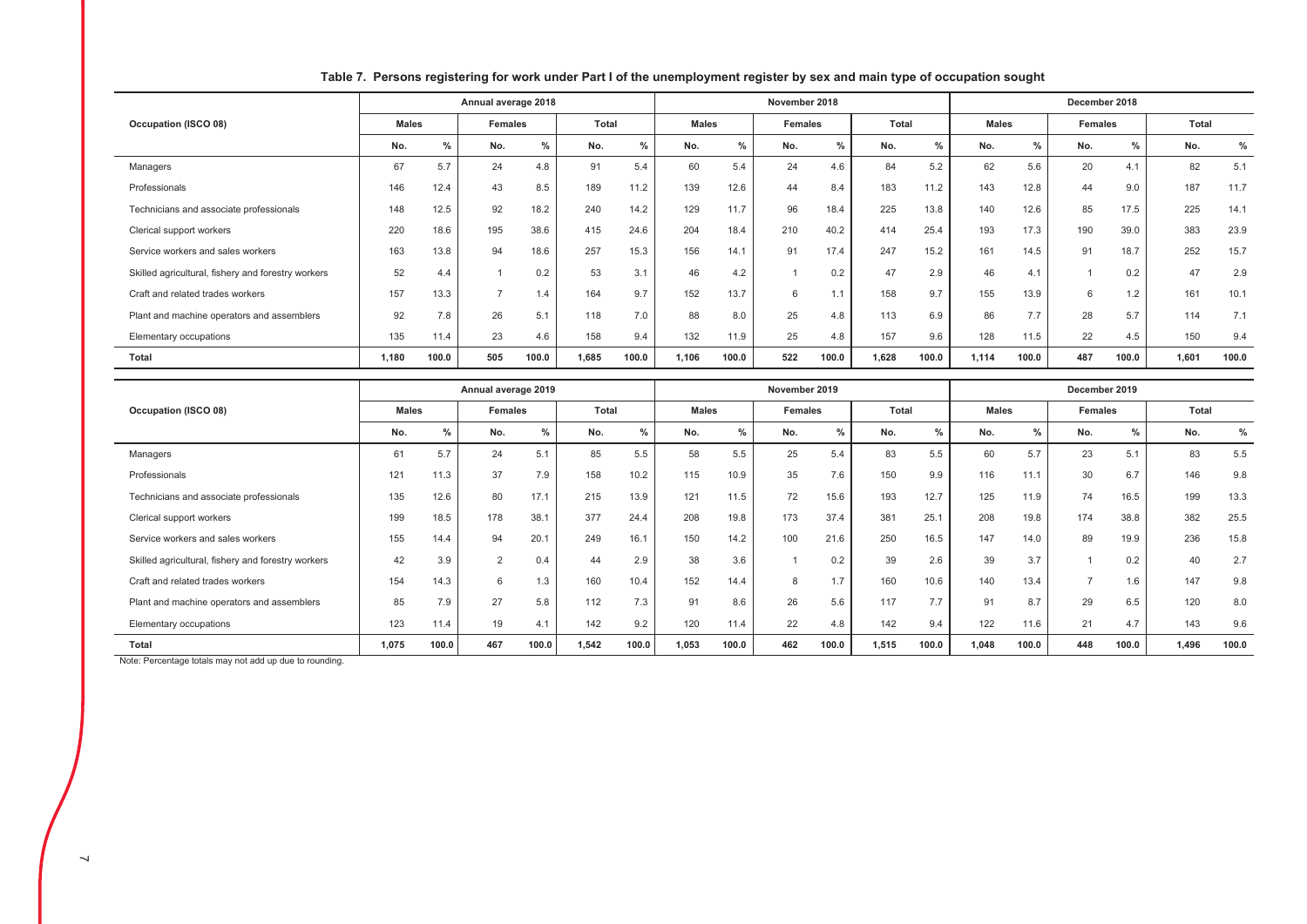| Age group    |              | Annual average 2018     |                |                | Annual average 2019      |                |                | November 2018            |                |                | November 2019            |                |                | December 2018  |                |                | December 2019            |                |
|--------------|--------------|-------------------------|----------------|----------------|--------------------------|----------------|----------------|--------------------------|----------------|----------------|--------------------------|----------------|----------------|----------------|----------------|----------------|--------------------------|----------------|
| and sex      | <b>Malta</b> | Gozo                    | <b>Total</b>   | <b>Malta</b>   | Gozo                     | <b>Total</b>   | <b>Malta</b>   | Gozo                     | <b>Total</b>   | <b>Malta</b>   | Gozo                     | <b>Total</b>   | <b>Malta</b>   | Gozo           | <b>Total</b>   | <b>Malta</b>   | Gozo                     | <b>Total</b>   |
| Under 20     | 10           | $\mathbf{1}$            | 11             | 10             |                          | 10             | 10             | $\overline{1}$           | 11             | 10             | $\blacksquare$           | 10             | 14             |                | 14             | $\overline{7}$ |                          | $\overline{7}$ |
| Males        | 6            | $\mathbf{1}$            | $\overline{7}$ | 6              | $\sim$                   | 6              | $\overline{4}$ | $\overline{1}$           | 5              | $\overline{7}$ | $\overline{\phantom{a}}$ | $\overline{7}$ | 6              |                | 6              | 5              |                          | $\,$ 5 $\,$    |
| Females      | 4            | $\sim$                  | 4              | 4              | $\overline{\phantom{a}}$ | $\overline{4}$ | 6              | $\overline{\phantom{a}}$ | 6              | 3              | $\sim$                   | 3              | 8              | ä,             | 8              | $\overline{2}$ | $\sim$                   | $\sqrt{2}$     |
| $20 - 24$    | 17           | $\mathbf{1}$            | 18             | 17             | $\mathbf{3}$             | 20             | 20             | 3                        | 23             | 17             | 6                        | 23             | 16             | 3              | 19             | 13             | 5                        | 18             |
| Males        | 12           | $\blacksquare$          | 12             | 11             | 2                        | 13             | 15             | $\overline{1}$           | 16             | 12             | $\overline{4}$           | 16             | 12             | $\mathbf{1}$   | 13             | 10             | 3                        | 13             |
| Females      | 5            | $\mathbf{1}$            | 6              | 6              | $\mathbf{1}$             | $\overline{7}$ | 5              | $\overline{2}$           | $\overline{7}$ | 5              | $\overline{2}$           | $\overline{7}$ | $\overline{4}$ | $\overline{2}$ | 6              | 3              | $\overline{2}$           | $\,$ 5 $\,$    |
| 25-29        | 20           | $\overline{\mathbf{2}}$ | 22             | 15             | 1                        | 16             | 17             |                          | 17             | 17             | 1                        | 18             | 12             | 1              | 13             | 15             | $\mathbf{1}$             | 16             |
| Males        | 14           | $\mathbf{1}$            | 15             | 11             | $\overline{\phantom{a}}$ | 11             | 11             |                          | 11             | 12             | $\mathbf{1}$             | 13             | 9              | $\overline{a}$ | 9              | 13             | $\mathbf{1}$             | 14             |
| Females      | $\,6$        | $\mathbf{1}$            | $\overline{7}$ | $\overline{4}$ | $\mathbf{1}$             | 5              | 6              |                          | $6\,$          | 5              | $\sim$                   | 5              | 3              | $\mathbf{1}$   | $\overline{4}$ | $\overline{2}$ | $\overline{\phantom{a}}$ | 2              |
| 30-44        | 55           | 5                       | 60             | 55             | $\overline{4}$           | 59             | 65             | 11                       | 76             | 56             | 4                        | 60             | 56             | $\overline{7}$ | 63             | 48             | $\overline{2}$           | 50             |
| Males        | 43           | 3                       | 46             | 41             | $\mathbf{3}$             | 44             | 52             | $\overline{7}$           | 59             | 38             | $\overline{4}$           | 42             | 44             | 5              | 49             | 34             | $\mathbf{1}$             | $35\,$         |
| Females      | 12           | $\overline{2}$          | 14             | 14             | $\mathbf{1}$             | 15             | 13             | $\overline{4}$           | 17             | 18             | $\sim$                   | 18             | 12             | 2              | 14             | 14             | $\mathbf{1}$             | 15             |
| 45 and over  | 46           | 5                       | 51             | 51             | $\overline{\mathbf{2}}$  | 53             | 48             | 5                        | 53             | 46             | $\blacksquare$           | 46             | 49             | 6              | 55             | 52             | 3                        | 55             |
| Males        | 34           | 3                       | 37             | 37             | $\mathbf{1}$             | 38             | 29             | 3                        | 32             | 39             | $\sim$                   | 39             | 33             | 3              | 36             | 43             | $\mathbf{1}$             | 44             |
| Females      | 12           | $\overline{2}$          | 14             | 14             | $\mathbf{1}$             | 15             | 19             | $\overline{2}$           | 21             | $\overline{7}$ | $\sim$                   | $\overline{7}$ | 16             | 3              | 19             | 9              | $\overline{c}$           | 11             |
| <b>Total</b> | 148          | 14                      | 162            | 148            | 10                       | 158            | 160            | ${\bf 20}$               | 180            | 146            | 11                       | 157            | 147            | 17             | 164            | 135            | 11                       | 146            |
| Males        | 109          | 8                       | 117            | 106            | $\,6$                    | 112            | 111            | 12                       | 123            | 108            | 9                        | 117            | 104            | 9              | 113            | 105            | 6                        | 111            |
| Females      | 39           | 6                       | 45             | 42             | $\overline{4}$           | 46             | 49             | 8                        | 57             | 38             | 2                        | 40             | 43             | 8              | 51             | 30             | 5                        | 35             |

Table 8. Persons registering for work under Part II of the unemployment register by region, age group and sex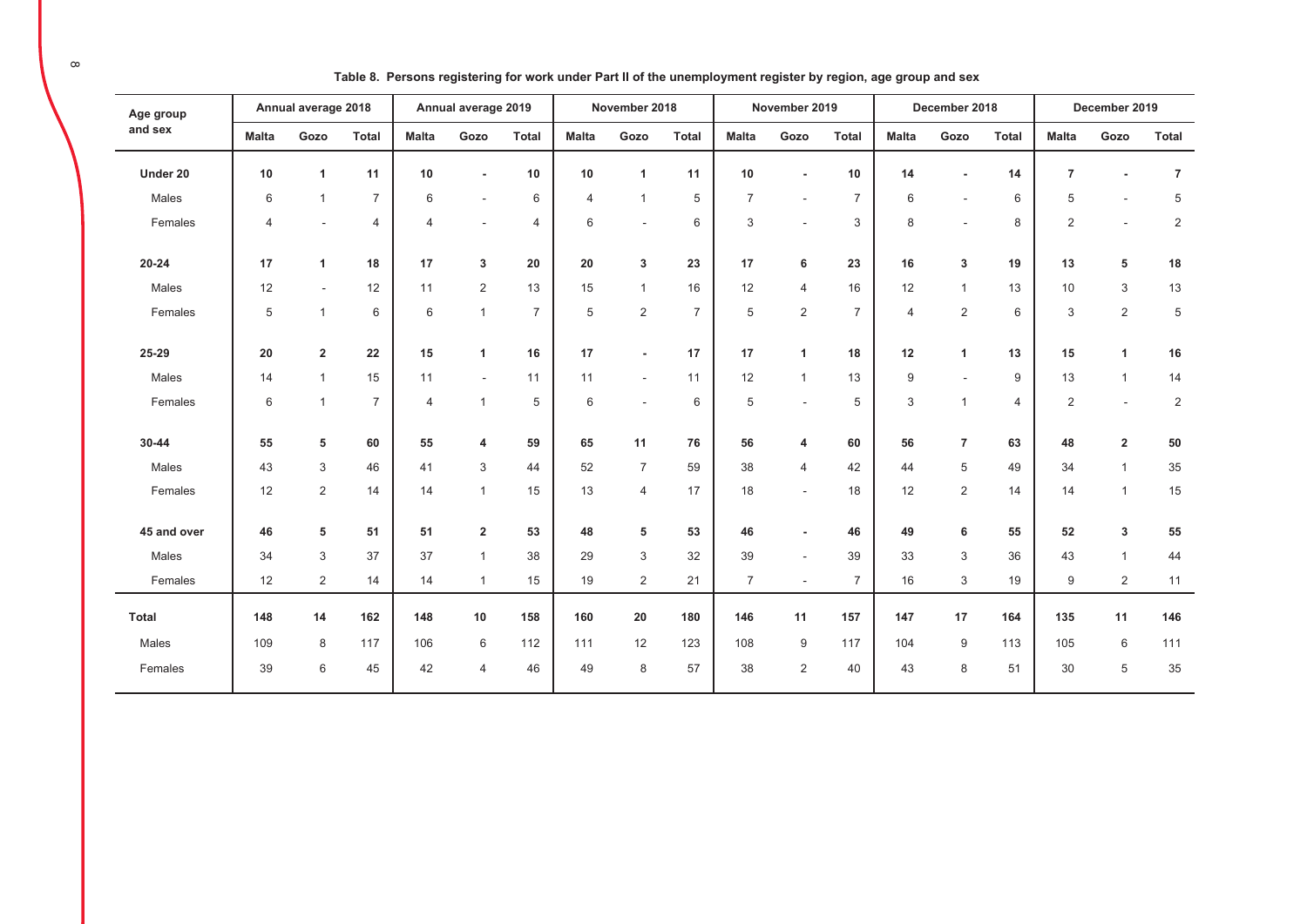Table 9. Persons registering for work under Part II of the unemployment register by duration of registration and sex

| Duration of<br>registration | Annual average |                | <b>November</b> |                | <b>December</b> |                |
|-----------------------------|----------------|----------------|-----------------|----------------|-----------------|----------------|
| and sex                     | 2018           | 2019           | 2018            | 2019           | 2018            | 2019           |
| Under 21 weeks              | 155            | 148            | 171             | 150            | 157             | 134            |
| Males                       | 112            | 104            | 116             | 112            | 107             | 101            |
| Females                     | 43             | 44             | 55              | 38             | 50              | 33             |
| 21 to 52 weeks              | $\overline{7}$ | 10             | 9               | $\overline{7}$ | 7               | 12             |
| Males                       | 5              | 8              | 7               | 5              | 6               | 10             |
| Females                     | $\overline{2}$ | $\overline{2}$ | 2               | $\overline{2}$ | 1               | $\overline{2}$ |
| <b>Total</b>                | 162            | 158            | 180             | 157            | 164             | 146            |
| Males                       | 117            | 112            | 123             | 117            | 113             | 111            |
| Females                     | 45             | 46             | 57              | 40             | 51              | 35             |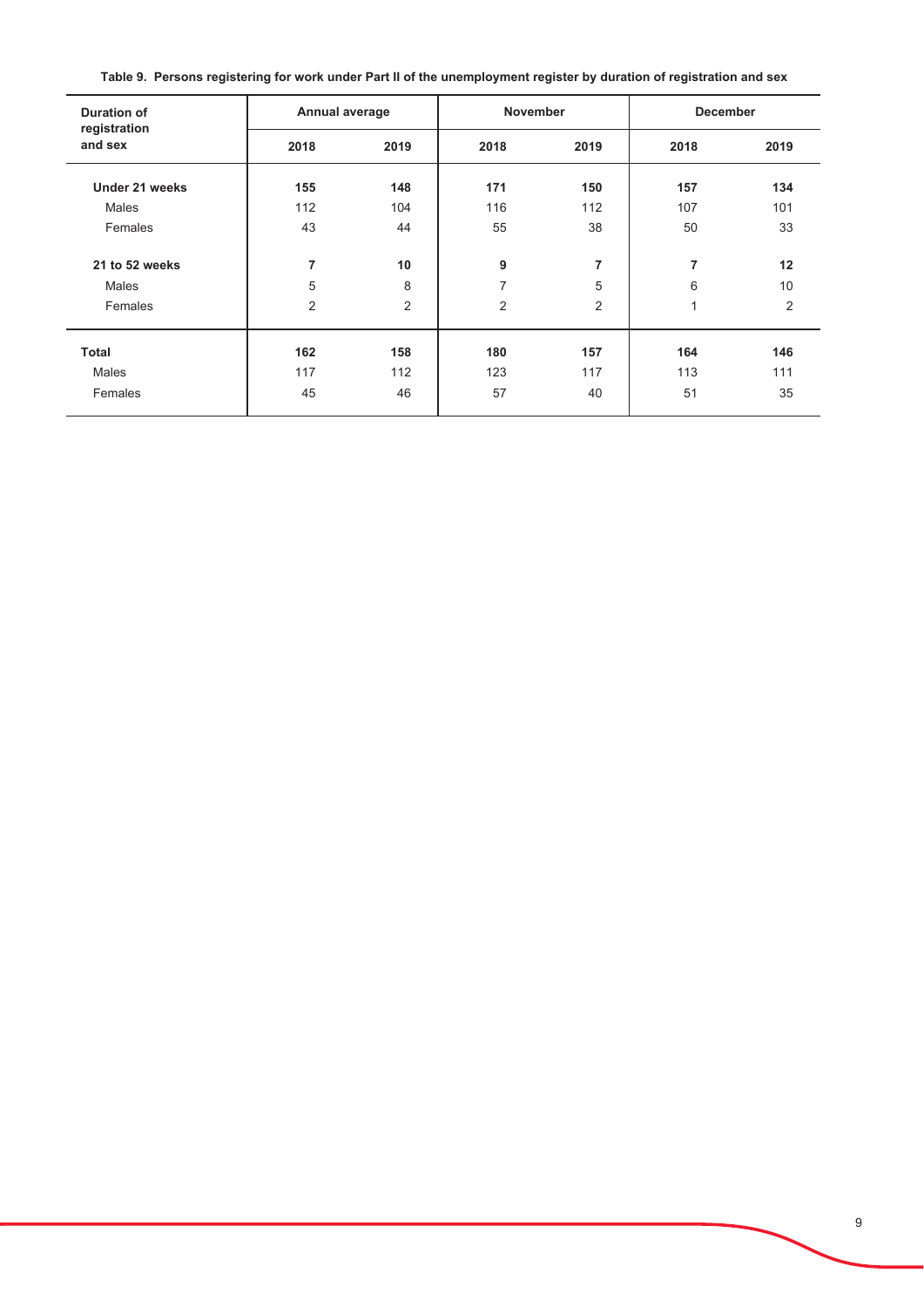Table 10. Persons registering for work under Part II of the unemployment register by sex and main type of occupation sought

|                                                    | Annual average 2018 |       |                          |               | November 2018 |       |               |               |         | December 2018 |               |       |                |               |         |        |       |       |
|----------------------------------------------------|---------------------|-------|--------------------------|---------------|---------------|-------|---------------|---------------|---------|---------------|---------------|-------|----------------|---------------|---------|--------|-------|-------|
| Occupation (ISCO 08)                               | <b>Males</b>        |       | Females                  |               | Total         |       | <b>Males</b>  |               | Females |               | Total         |       | <b>Males</b>   |               | Females |        | Total |       |
|                                                    | No.                 | $\%$  | No.                      | $\frac{0}{2}$ | No.           | $\%$  | No.           | $\frac{0}{0}$ | No.     | $\frac{0}{2}$ | No.           | $\%$  | No.            | $\frac{0}{0}$ | No.     | $\%$   | No.   | $\%$  |
| Managers                                           | 6                   | 5.1   | $\overline{2}$           | 4.4           | 8             | 4.9   | 6             | 4.9           | 4       | 7.0           | 10            | 5.6   | -              | 6.2           | 3       | 5.9    | 10    | 6.1   |
| Professionals                                      | 11                  | 9.4   | 3                        | 6.7           | 14            | 8.6   | 6             | 4.9           |         | 1.8           | $\rightarrow$ | 3.9   | $\overline{4}$ | 3.5           | 2       | 3.9    | 6     | 3.7   |
| Technicians and associate professionals            | 19                  | 16.2  | 10                       | 22.2          | 29            | 17.9  | 20            | 16.3          | 13      | 22.8          | 33            | 18.3  | 17             | 15.0          | 9       | 17.6   | 26    | 15.9  |
| Clerical support workers                           | 23                  | 19.7  | 19                       | 42.2          | 42            | 25.9  | 22            | 17.9          | 22      | 38.6          | 44            | 24.4  | 18             | 15.9          | 24      | 47.1   | 42    | 25.6  |
| Service workers and sales workers                  | 19                  | 16.2  | 9                        | 20.0          | 28            | 17.3  | 17            | 13.8          | 14      | 24.6          | 31            | 17.2  | 15             | 13.3          | 10      | 19.6   | 25    | 15.2  |
| Skilled agricultural, fishery and forestry workers | 5                   | 4.3   |                          |               | 5             | 3.1   | $\mathcal{R}$ | 2.4           |         |               | 3             | 1.7   | 6              | 5.3           |         | $\sim$ |       | 3.7   |
| Craft and related trades workers                   | 17                  | 14.5  | $\overline{\phantom{a}}$ | $\sim$        | 17            | 10.5  | 27            | 22.0          |         | 1.8           | 28            | 15.6  | 25             | 22.1          |         | $\sim$ | 25    | 15.2  |
| Plant and machine operators and assemblers         | 8                   | 6.8   |                          | 2.2           | 9             | 5.6   | 9             | 7.3           |         | 1.8           | 10            | 5.6   | 8              | 7.1           |         | 2.0    | 9     | 5.5   |
| Elementary occupations                             | 9                   | 7.7   |                          | 2.2           | 10            | 6.2   | 13            | 10.6          |         | 1.8           | 14            | 7.8   | 13             | 11.5          | 2       | 3.9    | 15    | 9.1   |
| <b>Total</b>                                       | 117                 | 100.0 | 45                       | 100.0         | 162           | 100.0 | 123           | 100.0         | 57      | 100.0         | 180           | 100.0 | 113            | 100.0         | 51      | 100.0  | 164   | 100.0 |

|                                                    | Annual average 2019 |               |          |               | November 2019   |       |              |               |                | December 2019 |              |               |                |               |                          |               |              |       |
|----------------------------------------------------|---------------------|---------------|----------|---------------|-----------------|-------|--------------|---------------|----------------|---------------|--------------|---------------|----------------|---------------|--------------------------|---------------|--------------|-------|
| Occupation (ISCO 08)                               | <b>Males</b>        |               | Females  |               | Total           |       | <b>Males</b> |               | <b>Females</b> |               | Total        |               | <b>Males</b>   |               | Females                  |               | <b>Total</b> |       |
|                                                    | No.                 | $\frac{0}{0}$ | No.      | $\frac{0}{0}$ | No.             | $\%$  | No.          | $\frac{0}{0}$ | No.            | $\frac{0}{0}$ | No.          | $\frac{0}{2}$ | No.            | $\frac{0}{0}$ | No.                      | $\frac{0}{0}$ | No.          | $\%$  |
| Managers                                           | 8                   | 7.1           | 2        | 4.3           | 10              | 6.3   |              | 6.0           |                | 2.5           | $\mathsf{R}$ | 5.1           | 9              | 8.1           | $\overline{2}$           | 5.7           | 11           | 7.5   |
| Professionals                                      | 9                   | 8.0           | 3        | 6.5           | 12 <sup>2</sup> | 7.6   | 11           | 9.4           | 3              | 7.5           | 14           | 8.9           | 6              | 5.4           | 3                        | 8.6           | $\mathbf{Q}$ | 6.2   |
| Technicians and associate professionals            | 16                  | 14.3          | 8        | 17.4          | 24              | 15.2  | 15           | 12.8          | 9              | 22.5          | 24           | 15.3          | 18             | 16.2          | $\overline{4}$           | 11.4          | 22           | 15.1  |
| Clerical support workers                           | 22                  | 19.6          | 22       | 47.8          | 44              | 27.8  | 26           | 22.2          | 21             | 52.5          | 47           | 29.9          | 20             | 18.0          | 18                       | 51.4          | 38           | 26.0  |
| Service workers and sales workers                  | 14                  | 12.5          | 8        | 17.4          | 22              | 13.9  | 15           | 12.8          | 3              | 7.5           | 18           | 11.5          | 18             | 16.2          | $\overline{ }$           | 20.0          | 25           | 17.1  |
| Skilled agricultural, fishery and forestry workers | $\overline{4}$      | 3.6           |          |               |                 | 2.5   |              | 3.4           |                |               |              | 2.5           | $\overline{2}$ | 1.8           |                          |               | $\sim$       | 1.4   |
| Craft and related trades workers                   | 17                  | 15.2          |          |               | 17              | 10.8  | 16           | 13.7          |                |               | 16           | 10.2          | 16             | 14.4          |                          | 2.9           | 17           | 11.6  |
| Plant and machine operators and assemblers         | 10                  | 8.9           | $\Omega$ | 4.3           | 12              | 7.6   | 13           | 11.1          | $\overline{2}$ | 5.0           | 15           | 9.6           | 15             | 13.5          | $\overline{\phantom{0}}$ |               | 15           | 10.3  |
| Elementary occupations                             | 12                  | 10.7          |          | 2.2           | 13              | 8.2   | 10           | 8.5           |                | 2.5           | 11           | 7.0           | $\rightarrow$  | 6.3           | $\overline{\phantom{0}}$ |               |              | 4.8   |
| Total                                              | 112                 | 100.0         | 46       | 100.0         | 158             | 100.0 | 117          | 100.0         | 40             | 100.0         | 157          | 100.0         | 111            | 100.0         | 35                       | 100.0         | 146          | 100.0 |

Note: Percentage totals may not add up due to rounding.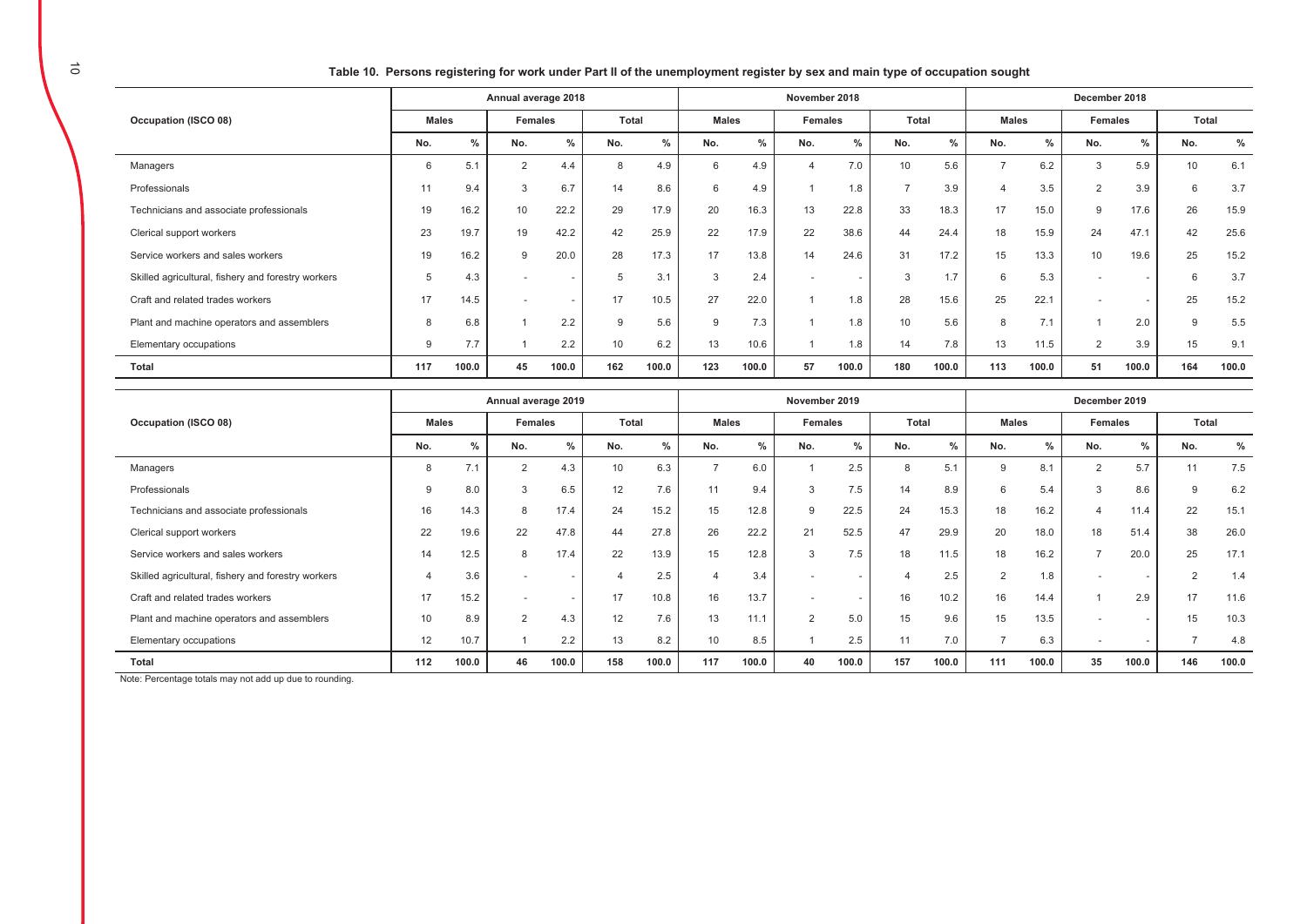| <b>Sex</b>   |      | <b>Annual average</b>  | June                   |      | July                   |      |  |  |
|--------------|------|------------------------|------------------------|------|------------------------|------|--|--|
|              | 2017 | 2018<br><b>Revised</b> | 2018<br><b>Revised</b> | 2019 | 2018<br><b>Revised</b> | 2019 |  |  |
| Males        | 1.5  | 1.0                    | 1.0                    | 0.8  | 1.0                    | 0.9  |  |  |
| Females      | 1.0  | 0.7                    | 0.6                    | 0.6  | 0.7                    | 0.6  |  |  |
| <b>Total</b> | 1.3  | 0.9                    | 0.9                    | 0.7  | 0.9                    | 0.8  |  |  |

Table 11. Registered unemployment rate by sex (Part I and Part II)

Note: Refer to methodological notes 3 and 5.

## Table 12. Registered unemployment rate by age group and sex (Part I)

| <b>Sex</b>   | Annual average |                        | June                   |      | July                   |      |  |  |
|--------------|----------------|------------------------|------------------------|------|------------------------|------|--|--|
|              | 2017           | 2018<br><b>Revised</b> | 2018<br><b>Revised</b> | 2019 | 2018<br><b>Revised</b> | 2019 |  |  |
|              |                |                        | under 25               |      |                        |      |  |  |
| Males        | 1.4            | 0.9                    | 0.8                    | 0.8  | 0.8                    | 0.8  |  |  |
| Females      | 0.9            | 0.7                    | 0.5                    | 0.5  | 0.7                    | 0.5  |  |  |
| <b>Total</b> | $1.2$          | 0.8                    | 0.6                    | 0.7  | 0.7                    | 0.7  |  |  |
|              |                |                        | 45 and over            |      |                        |      |  |  |
| Males        | 1.8            | 1.4                    | 1.4                    | 1.1  | 1.4                    | 1.1  |  |  |
| Females      | 1.8            | 1.3                    | 1.2                    | 1.1  | 1.2                    | 1.0  |  |  |
| <b>Total</b> | 1.8            | 1.3                    | 1.3                    | 1.1  | 1.3                    | 1.1  |  |  |

Note: Refer to methodological notes 3 and 5.

## Table 13. Long-term registered unemployment rate by sex (Part I)

| <b>Sex</b>   |      | Annual average         |                        | June | July                   |      |  |  |
|--------------|------|------------------------|------------------------|------|------------------------|------|--|--|
|              | 2017 | 2018<br><b>Revised</b> | 2018<br><b>Revised</b> | 2019 | 2018<br><b>Revised</b> | 2019 |  |  |
| <b>Males</b> | 0.7  | 0.5                    | 0.5                    | 0.4  | 0.5                    | 0.4  |  |  |
| Females      | 0.4  | 0.3                    | 0.3                    | 0.3  | 0.3                    | 0.3  |  |  |
| <b>Total</b> | 0.6  | 0.4                    | 0.4                    | 0.3  | 0.4                    | 0.4  |  |  |

Note: Refer to methodological notes 3 and 5.